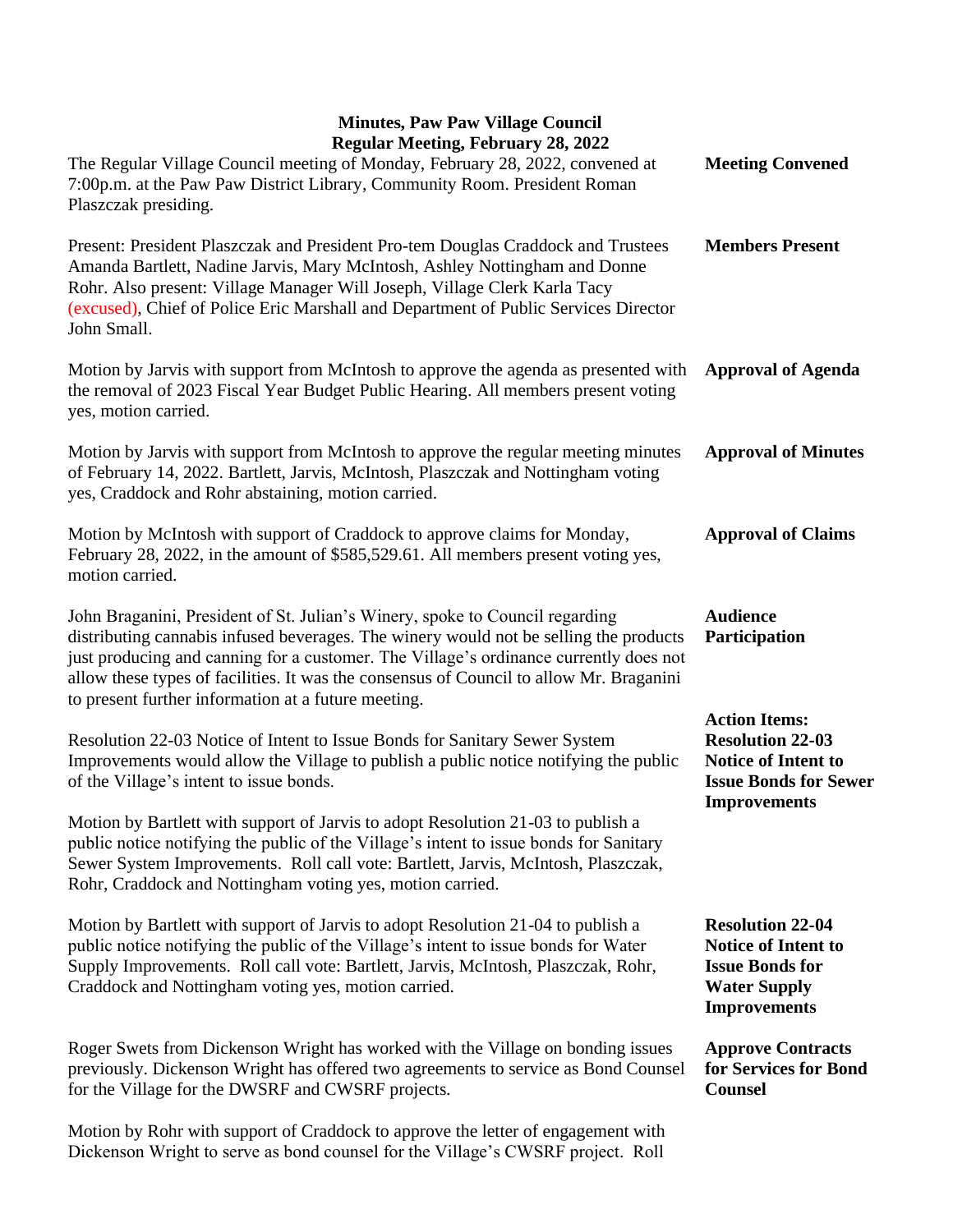call vote: Bartlett, Jarvis, McIntosh, Plaszczak, Rohr, Craddock and Nottingham voting yes, motion carried.

Motion by Craddock with support of Rohr to approve the letter of engagement with Dickenson Wright to serve as bond counsel for the Village's DWSRF project. Roll call vote: Bartlett, Jarvis, McIntosh, Plaszczak, Rohr, Craddock and Nottingham voting yes, motion carried.

Warren Creamer has worked with the Village previously as Municipal Advisor. Mr. Creamer has offered his services for the DWSRF and CWSRF bonds.

Motion by Rohr with support of Craddock to approve agreements with Warren Creamer with MFCI to serve as municipal advisor. All members present voting yes, motion carried.

This is an annual resolution that is required to exempt ourselves from the requirements of PA 152 which limits the pension and health care offerings of the village. This is required to maintain our level of benefits which we offer our employees and to comply with state law.

Motion by Bartlett with support from Nottingham to approve Resolution 22-05 to comply with PA 152 by exercising the village's right to exempt itself from the requirements of the act. Roll call vote; Craddock, Rohr, Nottingham, Plaszczak, McIntosh, Jarvis and Bartlett voting yes, motion carried.

When the Village and DPS union (OE224) employees ratified the collective bargaining agreement in 2019 the contract has a provision that existing employees would increase their MERS contribution from 8% to 12% in the fourth year of the contract. 2022-2023 is the fourth year of the contract and MERS is requiring Council approval to update the contract to reflect the changes.

Motion by Nottingham with support of Craddock to approve changes in the MERS agreement to reflect the terms of the OE224 contract. All members present voting yes, motion carried.

Due to publishing issues of the public hearing regarding the 2021-2022 FY budget amendments and 2022-2023 budget adoption, a new hearing date will need to be held.

Motion by McIntosh with support of Bartlett to hold a Public Hearing March 9, 2022 at 7:00pm at the Paw Paw District Library to receive public comment regarding the adoption of the 2021-2022 FY budget amendments and to adopt the 2022-2033 budget. All members present voting yes, motion carried.

Motion by Rohr with support of Craddock to hold a Special Meeting March 9, 2022 at 7:00pm at the Paw Paw District Library for discussion on the adoption of the 2021- 2022 FY budget amendments and to adopt the 2022-2033 budget. All members present voting yes, motion carried.

**Approve Contracts for Services for Municipal Advisor**

## **Resolution 22-05 P.A. 152 Exemption**

## **Adoption of MERS Defined Benefit Plan for DPS Employees**

**Adoption of 2021- 2022 FY Budget Amendments and Adoption of 2022-23 Budget**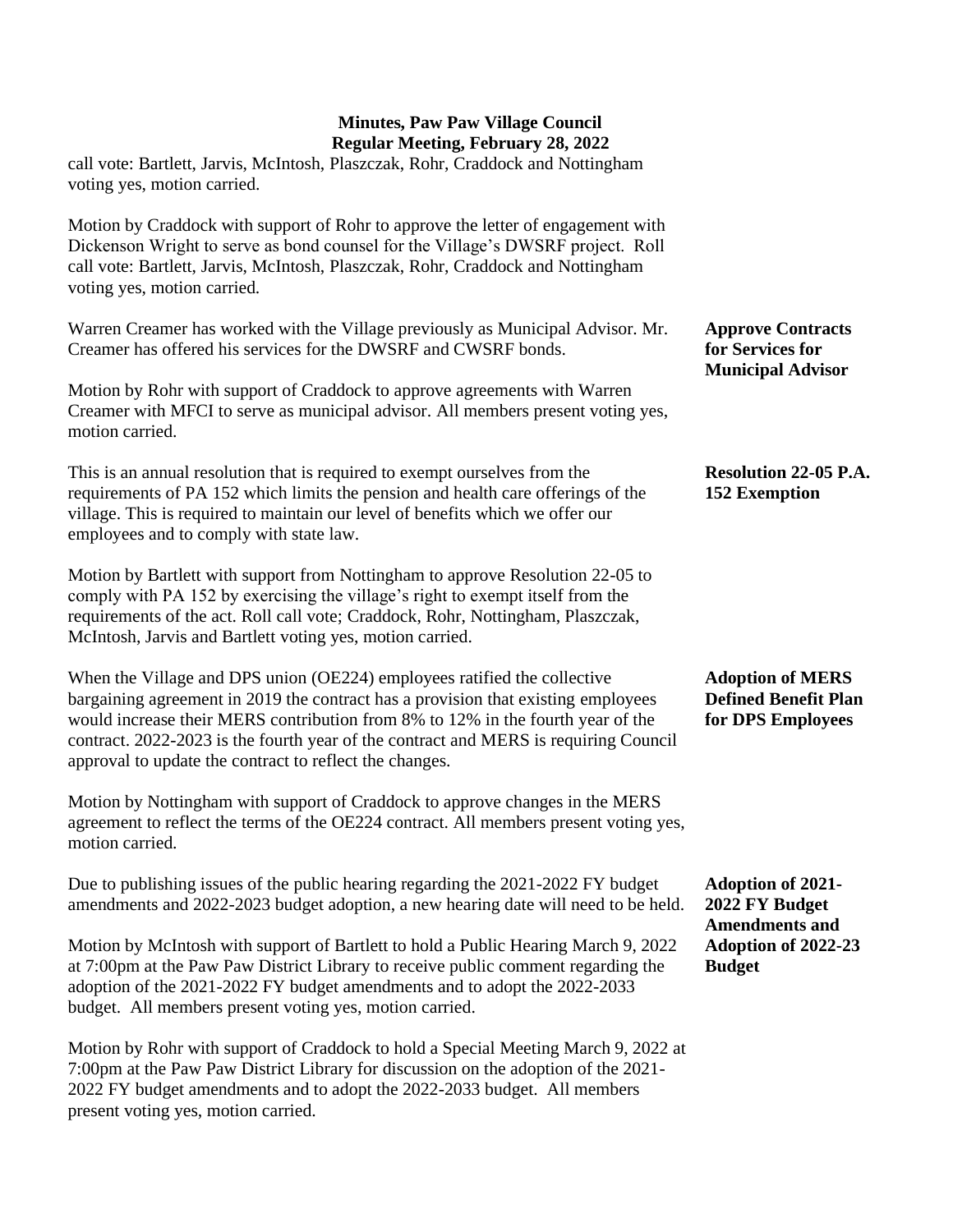| <b>Approval of Easter</b><br><b>Egg Hunt</b>                                  |
|-------------------------------------------------------------------------------|
| <b>Approval of Bid for</b><br>#104 Hazen St<br>Underground<br><b>Supplies</b> |
| <b>Committee Meetings</b><br>and Reports<br><b>Finance and Admin</b>          |
| <b>Public Services</b>                                                        |
| <b>Parks and Rec</b>                                                          |
| <b>DDA</b>                                                                    |
| <b>Economic Develop</b>                                                       |
| <b>Farmers Market</b>                                                         |
| <b>Fire Board</b>                                                             |
| <b>Historical Committee</b>                                                   |
| <b>Housing Commission</b>                                                     |
| <b>Maple Lake</b><br><b>Preservation</b>                                      |
| <b>Planning Commission</b>                                                    |
| <b>Wellhead Protection</b>                                                    |
| <b>Wine &amp; Harvest</b>                                                     |
|                                                                               |